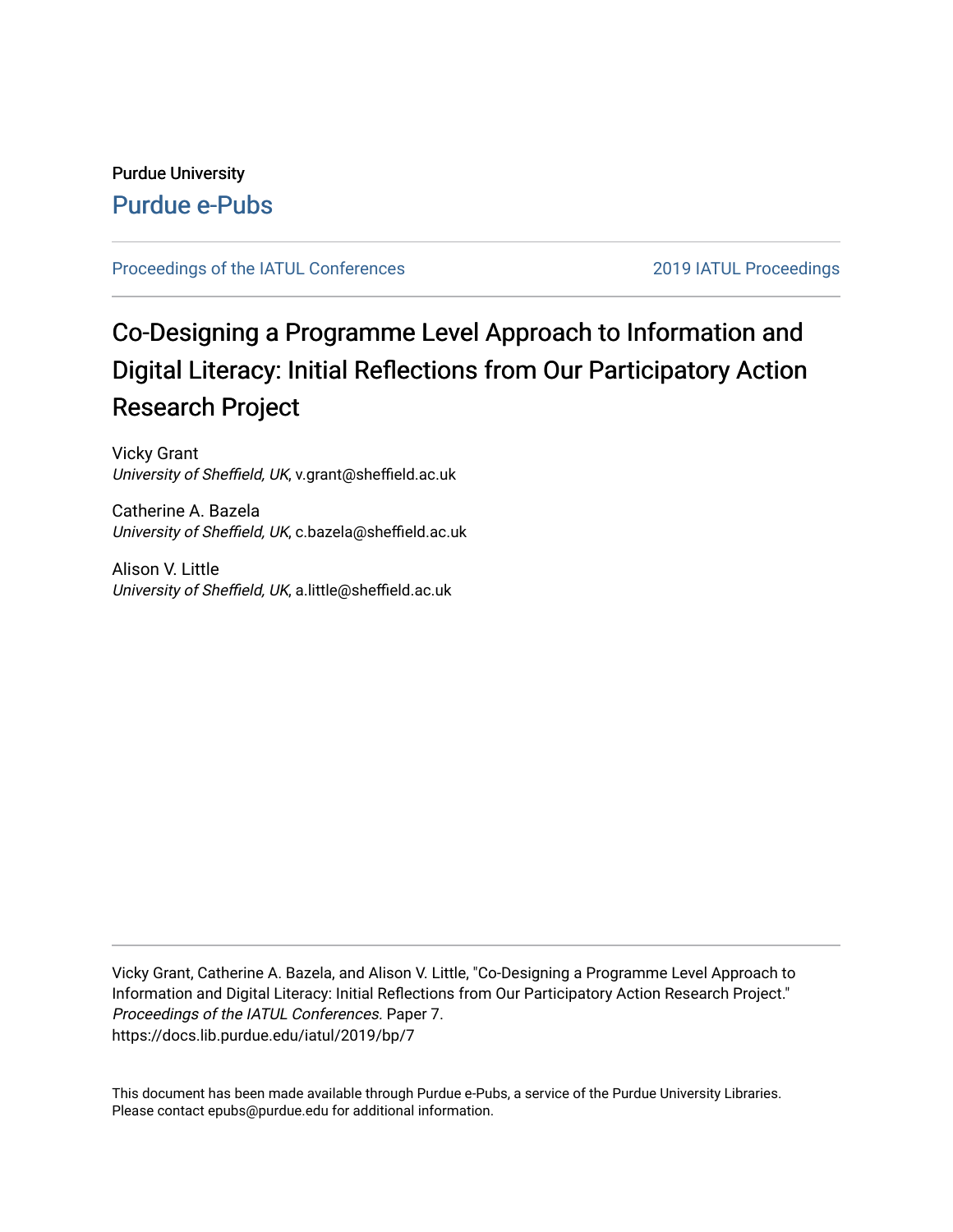## **CO-DESIGNING A PROGRAMME LEVEL APPROACH TO INFORMATION AND DIGITAL LITERACY: INITIAL REFLECTIONS FROM OUR PARTICIPATORY ACTION RESEARCH PROJECT**

### **Grant, Vicky**

University of Sheffield, UK v.grant@sheffield.ac.uk

## **Bazela, Catherine A**

University of Sheffield, UK c.bazela@sheffield.ac.uk

### **Little, Alison V**

University of Sheffield, UK a.little@sheffield.ac.uk

### **Abstract**

Information and digital literacy (IDL) is a core graduate attribute at the University of Sheffield and is defined as follows: "Information and digital literacy (IDL) enables engaged learning. It blends information literacies with digital capabilities transcending technological skills and tools to identify with learning, living and working in a fluid digital world. IDL enables learners to discover and absorb information in a critically engaged manner, innovate in active pursuits of creative scholarship, demonstrate integrity by acknowledging the work of others and make a contribution for others to share" [University of Sheffield Library, 2019].

This paper will present initial reflections from an innovative participatory action research project established at the University, to bring a team of student associates together with a team of faculty liaison librarians to co-build and co-embed a programme level approach (PLA) to IDL. PLA takes a holistic rather than modular approach to learning and teaching, allowing students to develop the knowledge, skills and attributes that will make them confident and assured graduates. The University has set an ambitious five-year strategic vision to ensure every course has a programme level approach by the year 2021 [University of Sheffield, 2016].

US based librarians Susan Gardner Archambault & Jennifer Masunaga [2015] maintain that libraries can contribute to such ambitious programme level approaches by taking the initiative and by working with academic and administrative staff to map information (and digital) literacy into the curriculum. Our work aims to build on this by also including the student voice in our mapping work, taking a participatory action research approach [Heron & Reason, 2008] to engage, include and embrace the student experience. The success and impact of this work will be assessed through staff and student reflections and we will draw on these to present success to date, at the IATUL 2019 annual conference.

### **Keywords**

Information and Digital Literacy. University Libraries. Programme Level Approach. Participatory Action Research.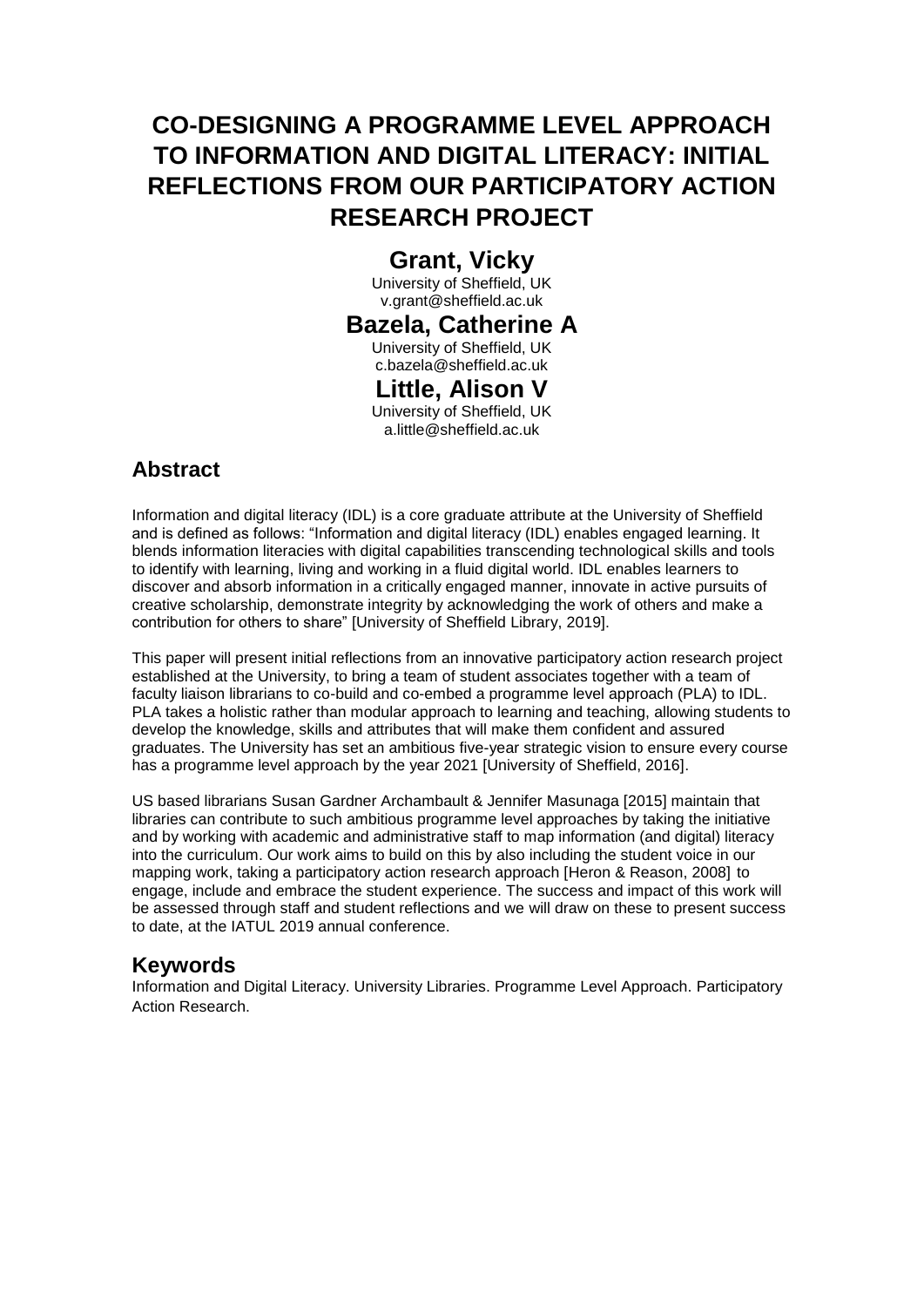### **Introduction**

Building on the work presented at IATUL 2017 [Grant, Little, & Horn, 2017] the University of Sheffield Library continues to make successful progress in integrating information and digital literacy (IDL) into the mainstream of student skills development. This paper will present reflections on a current project, which is utilising a participatory action research approach to work alongside students and academic colleagues to embed IDL into the curriculum as part of the University's strategic vision to take a holistic approach to learning and teaching through a programme level, rather than modular approach.

#### **Background What is information and digital literacy (IDL)?**

Information and digital literacy is a core graduate attribute at the University of Sheffield and is defined as follows:

"Information and digital literacy (IDL) enables engaged learning. It blends information literacies with digital capabilities transcending technological skills and tools to identify with learning, living and working in a fluid digital world. IDL enables learners to discover and absorb information in a critically engaged manner, innovate in active pursuits of creative scholarship, demonstrate integrity by acknowledging the work of others and make a contribution for others to share." [University of Sheffield Library, 2019]

The six broad literacies presented in the model (Discovering, Understanding, Questioning, Referencing, Creating, and Communicating) interconnect to develop information and digital literacy to equip students with the life skills which are transferrable to the demands of an increasingly complex digital world.Our IDL skills offer is developed in the University by the Library Learning Services Unit (LLSU), with the Faculty Engagement Team (FET) taking responsibility for discipline-specific messages and embedding IDL in the curriculum. The sessions delivered by FET take place at the beginning of the year as an introduction, and as part of scheduled teaching within programmes. This is complemented by online tutorials and workshops, including a highly successful and popular 'Digital Skills for Dissertations' masterclass.

### **Programme level approach**

Many UK higher education (HE) institutions are undertaking transformation of their learning and teaching activities to revise how programmes and assessments run together in order to create a programme that places emphasis on student learning outcomes [Jessop & Tomas, 2017]. This change has, in part, been driven by a requirement to respond to the teaching excellence framework (TEF) which, combined with the introduction of higher tuition fees, has led to a culture of audit within the sector, placing emphasis on giving the consumer 'value for money' [Fung, 2017]. Metrics from the National Student Survey, data collected by Higher Education Statistics Agency (HESA) and the Destination for Leavers from Higher Education Survey (DLHE) [Office for Students, 2019] feed into the TEF score and determine the outcome of a Gold, Silver or Bronze award for the HE provider.

These drivers have undoubtedly given momentum to changes in curriculum design in UK higher education, but there is evidence that institutions were already engaging in conversations about new approaches to learning and teaching as modularised programmes were starting to feel fragmented and not well placed to develop student learning over time. Indeed, it is argued that a modularised approach can lead to repetition of information and a feeling of isolation from the overall programme of study [Hughes 2013; Jessop & Tomas, 2017]. Many UK universities have therefore started to take a more holistic approach to curriculum design, setting ambitious plans through strategic learning and teaching initiatives to create greater cohesion in the programme and a more holistic approach to the student journey. The University of Bath [2019] has undertaken a 'Curriculum Transformation' which is working to redesign all undergraduate and postgraduate courses to allow for a more efficient learning and teaching process by reducing workloads on both staff and students. Brunel University [n.d.] is undertaking an 'Integrated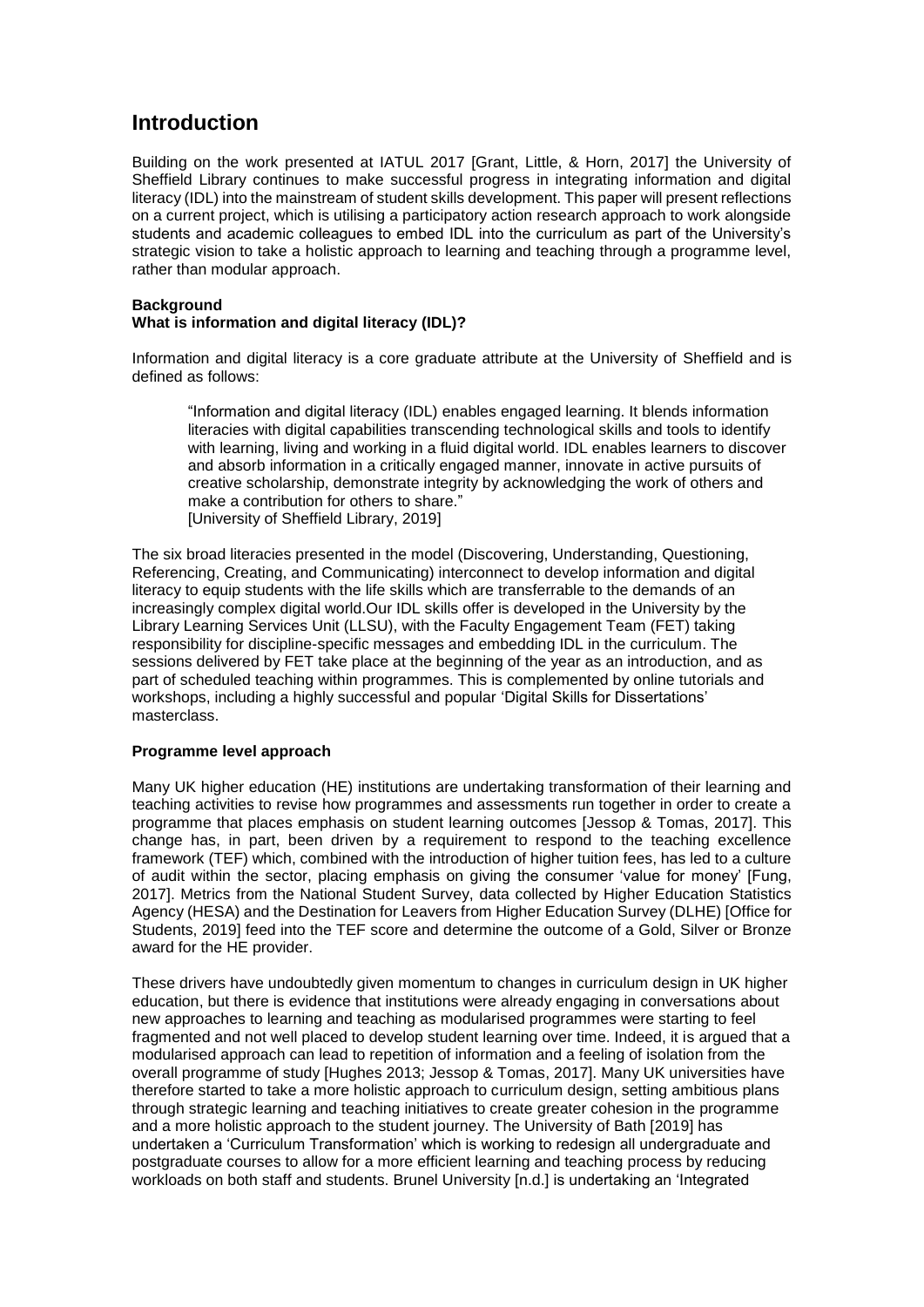Programme Assessment' which looks to 'reduce assessment load for staff and students' by separating assessment from study and using more formative assessment rather than summative assessment to ensure knowledge and understanding of the materials is occurring throughout the programme. The University of York [c.2018] is implementing 'The York Pedagogy', which once more looks at the design of learning and teaching in terms of programme design and assessment.

### **The University of Sheffield's programme level approach (PLA) to learning and teaching**

Alongside these similar initiatives elsewhere in the UK, the University of Sheffield is undertaking strategic change to move to a programme level approach to learning and teaching by changing "the way the University designs, develops, delivers and reflects upon its academic offer" [University of Sheffield, 2019d]. Drawing on the work of Fung's Connected Curriculum Framework [2017], whereby "each programme of study needs to be designed in such a way that students experience a connected sequence of learning activities that empower them, step by step, to apply the skills and dispositions needed to undertake investigations" [p.6]. The PLA at the University of Sheffield takes a holistic rather than a modular approach to learning and teaching, allowing students to develop the knowledge, skills and attributes that will make them confident and assured graduates. The University has set an ambitious five-year strategic vision to ensure every course has a programme level approach by the year 2021 [University of Sheffield, 2016]. Modularisation might still occur on the programme, but the convenors will need to ensure that the overall programme is coherent for the student. [University of Sheffield, 2019a]

The PLA at the University of Sheffield consists of five pledges:

- Take a team approach
- Articulate our programmes
- Engage the Student Voice
- Provide quality assessment and feedback
- Prepare our students

[University of Sheffield, 2019d]

These pledges aim to allow those studying to see a clear path through their qualification at all levels of study and provide clear learning outcomes from the outset. Students were asked to provide feedback based on their experiences and will be positioned to make recommendations and influence the programme. Furthermore, the University maintains that students will be able to identify how their learning has instilled essential transferrable skills for employment, and life after university [University of Sheffield, 2019d]. The University has created guidance for departments to support the process of undertaking a PLA review within their department, which acts as a tool kit for communicating information or starting conversation regarding the change [University of Sheffield 2019c]. Case studies have been produced from those departments who have undertaken PLA within their department as a way to share practice and communicate the ways in which PLA can be implemented [University of Sheffield, 2019a]. With the strategic vision for every course to have a programme level approach by 2021, most if not all departments are now actively engaged in change and it is timely for the University Library to be proactive in incorporating our content and skills offer as part of the change.

#### **Participatory action research**

According to Healy, Flint & Harrington [2014, p.8] the Higher Education Academy has recognised the need for student engagement within curriculum design and learning and teaching activities as it "is positively linked with learning gain and achievement" leading to "the possibility for a genuinely transformative learning experience for all involved". To ensure that the student voice was also central to the work of the University Library we decided to adopt a participatory action research approach as our research methodology. Participatory action research aims to generate change, by improving a given situation by working to co-design and co-implement changes alongside those who will benefit. In the case of our project this is the students. Participatory action research doesn't aim to do things to people, but rather to work collaboratively to jointly decide how to make a difference. Action research moves through cycles of planning, acting and reflecting, it is iterative and intuitive and is largely based on qualitative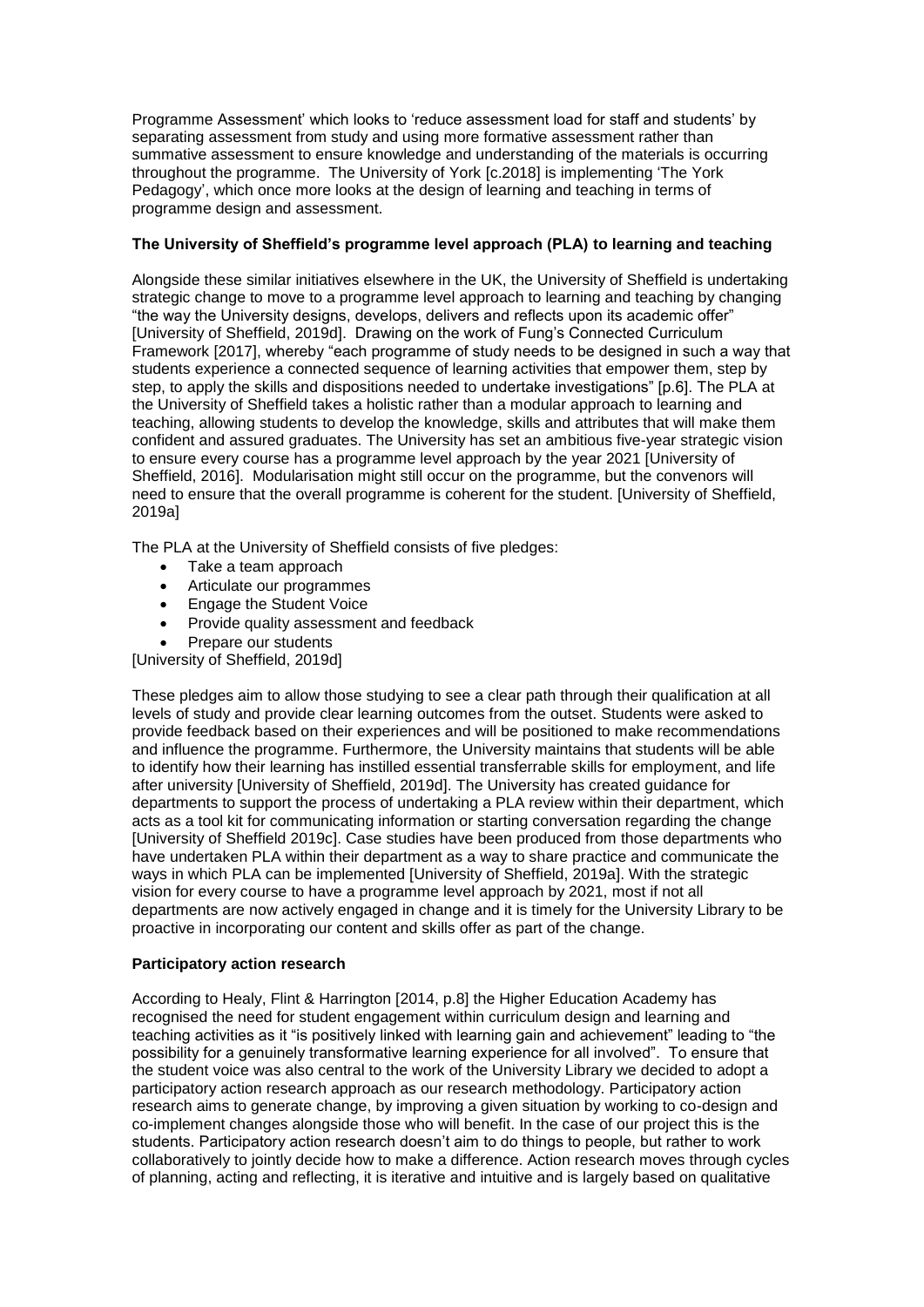approaches, assessed through researcher and participant reflections [Bradbury, 2015]. Initial reflections from the participatory action research project established by the University of Sheffield Library, to bring a team of student associates together with a team of faculty liaison librarians, to co-build and co-embed a programme level approach to information and digital literacy will be discussed in the next section of this paper.

#### **Mapping information and digital literacy at the University of Sheffield through a participatory action research approach**

Gardener, Archambault and Masunaga [2015] maintain that libraries can contribute to ambitious programme level approaches to learning and teaching, by taking the initiative and by working with academic and administrative staff to map information (and digital) literacy into the curriculum. Our work aims to build on this by also including the student voice in our mapping work, taking a participatory action research approach to engage, include and embrace the student experience. One of the main aims of PLA is to integrate graduate attributes into academic programmes, to prepare students for their future lives and careers by developing transferable skills [University of Sheffield, 2019a]. One of our graduate attributes is for students to be "equipped with appropriate information and digital literacy skills" as part of their programme [University of Sheffield, 2019b]. The University Library has worked with partners from the University to create an information and digital literacy model and framework, to support and articulate this strand of the Sheffield Graduate Attributes. As programmes are evaluated and redesigned as part of the PLA the University Library has taken the opportunity to be proactive and to map the IDL offer into the curriculum as part of the University-wide change process.

In November 2018 the LLSU and the FET undertook a teachmeet to investigate ways in which the library could enable our colleagues in academic departments to integrate IDL into their teaching, assessment and feedback. This laid the foundation for the participatory action research project whereby each Liaison Librarian, along with a Library Student Associate and a Project Officer, would look to map and embed IDL into the curriculum.

In January 2019 recruitment for Library Student Associates (LSA) took place. Liaison Librarians made contact with Departmental Library Coordinators and/or Programme Level Approach leads, to discuss whether the project would be feasible with their current PLA work. The response from this initial contact was positive, with departments circulating the recruitment adverts and offering to meet with Liaison Librarians and the LSAs to discuss progress and outcomes. This allowed for successful recruitment for the mapping of IDL into an academic programme from each Faculty, namely:

- BSc Computer Science
- BMedSci Health and Human Sciences
- BA International Relations and Politics
- BA Korean Studies with Japanese
- BA Modern Languages and Culture
- BSc Physics and Astronomy

Work on the projects began in February 2019, and we invited students and colleagues to begin work initially on an active learning project. This brought staff and students together to share knowledge on IDL. Workshops were organised for all participants to learn more about reflective writing, and action research methodology. During this time projects teams looked at mapping IDL into the curriculum. Buchanan, Kavanagh Webb, Harris Houk, and Tinglestead [2015] note that curriculum mapping does not normally take place in the library, as "they [librarians] do not have ownership of the curriculum as academic programmes do" [p.96], and that if the library is to map they will need to look at the existing curriculum.

Carrying out an analysis of the curriculum with regards to IDL support allows Liaison Librarians to discover what is being taught, and what support can be offered to departments [VanScoy & Oakleaf, 2008]. In order to carry out the mapping, LSAs were provided with information on the current IDL offer which includes online tutorials, webinars, workshops and masterclasses They also had the opportunity to make suggestions on how the offer might be developed and where it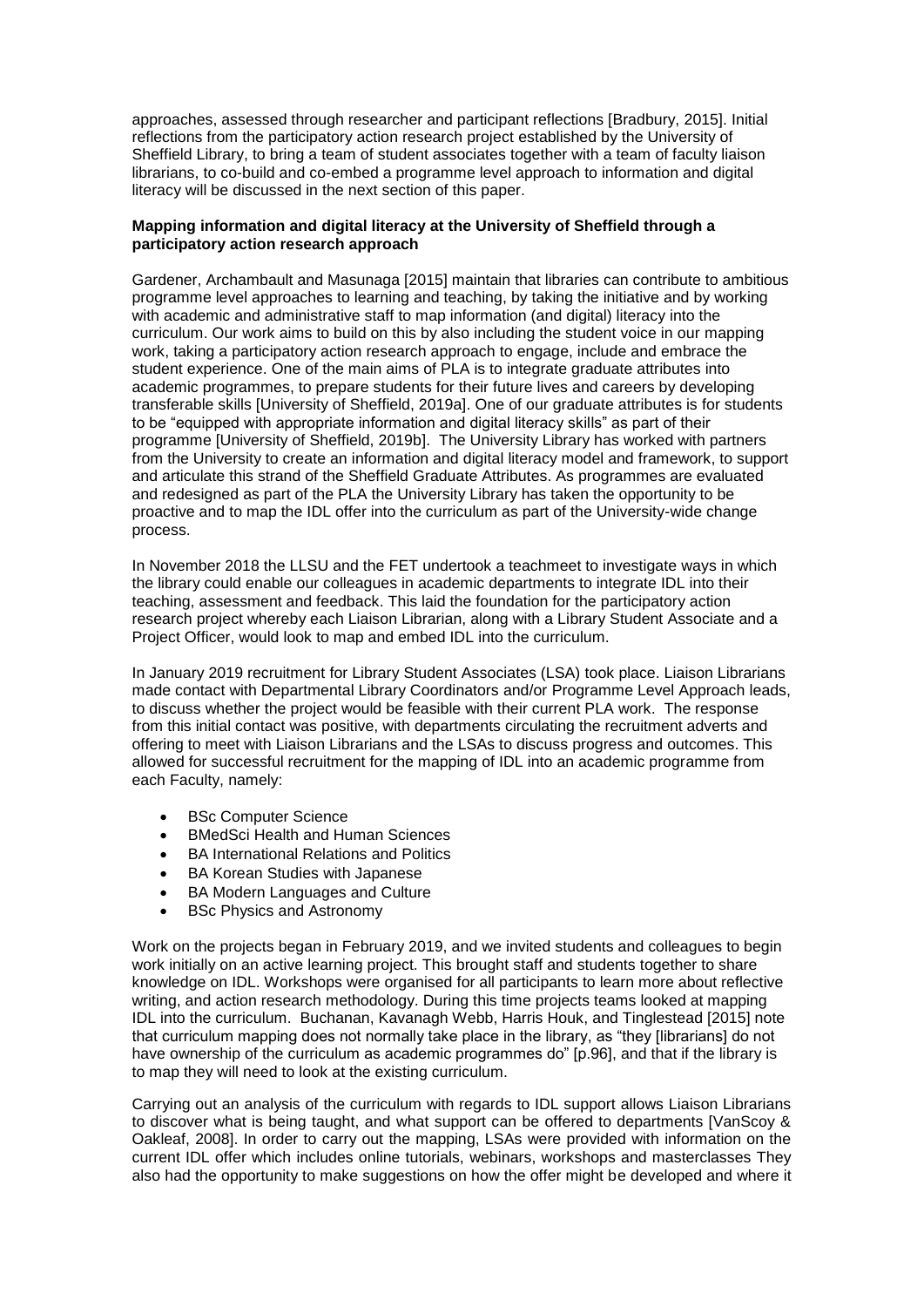would most effectively be situated in the curriculum. This has been beneficial to academic departments as it has allowed programme leads to articulate to students how each specific part of the programme will develop the graduate attribute of IDL. Undertaking curriculum mapping has allowed the project groups to look for gaps in the current model and laid foundations for what could be offered in the future. Due to the collaborative nature of the research approach, ethical approval was applied for once LSAs were appointed and actively involved in the project. Ethics approval moved the project from action learning to action research. This allowed for secure storage and dissemination of staff and student reflections to take place and will allow for future projects to review what has gone before.

When looking at the PLA with departments as part of the project, it became apparent that departments were at different points on their PLA journey. This led to some team members looking at the current curriculum, whilst others already had PLA plans to work with. The outcomes of the project will be presented as a series of case studies. The aim of these is to inspire other programme leads to work in partnership with students and librarians to build on our findings and to implement IDL into their own programmes, with the ultimate aim of integrating IDL into every programme in the University. The case studies will highlight work carried out over the ten week period of the project, alongside outcomes from meeting with departments and reflections from staff and students involved. These will all form part of a portfolio showcasing the University Library offer in terms of IDL and PLA.

#### **Reflections**

Student reflections have indicated that the resources created by the University Library are very useful and of a high quality. However, most students did not know that these resources existed before coming to work on the project or where they would find them. Library learning resources are nested under the IDL webpages of the University Library and it was felt that curriculum mapping had revealed gaps where an IDL intervention could be offered in the academic programme. In some cases a subject specific IDL intervention could be offered - this was particularly noted within science, technology, engineering and mathematics (STEM) subjects.

It was discovered that some departments are facing challenges with integrating IDL into their curriculum when they offer a wide range of optional modules. It was identified by the LSAs that the second year of their studies would be an ideal place to embed IDL but it became apparent that the programme structure of the second year still retains features of optionality. Consequently, an IDL session from the Librarian would not catch all students. One discussed solution was to introduce academic staff to IDL in their induction sessions, to enable them to embed online IDL tutorials in all optional modules, giving consistency within choice.

Alongside benefits to the PLA work in the University, our LSAs found that working on the project developed their own IDL skills, which they recognised to be beneficial for their own learning, for example:

"I will take forward a lot from this project. In terms of my degree, the work done on IDL resources has expanded my knowledge greatly and will help me in terms of researching for my dissertation."

The project overall has allowed the LSAs a chance to gain insight and influence into how the University Library liaises with their academic departments, to better contribute IDL to student learning.

#### **Conclusion and anticipation**

Initial reflections from our participatory action research projects have allowed us to gain insight into the student opinion on IDL for the six subject areas. Furthermore, the process of working collaboratively has allowed us to make decisions and influence change together. The six pilot departments were all at different stages of implementing PLA to their programmes and yet all afforded the Library with the opportunity to increase the visibility of IDL within the programmes selected and laid the foundations of assistance the Library can provide to departments as they undertake the PLA. As we anticipate next steps for the project we are setting the groundwork for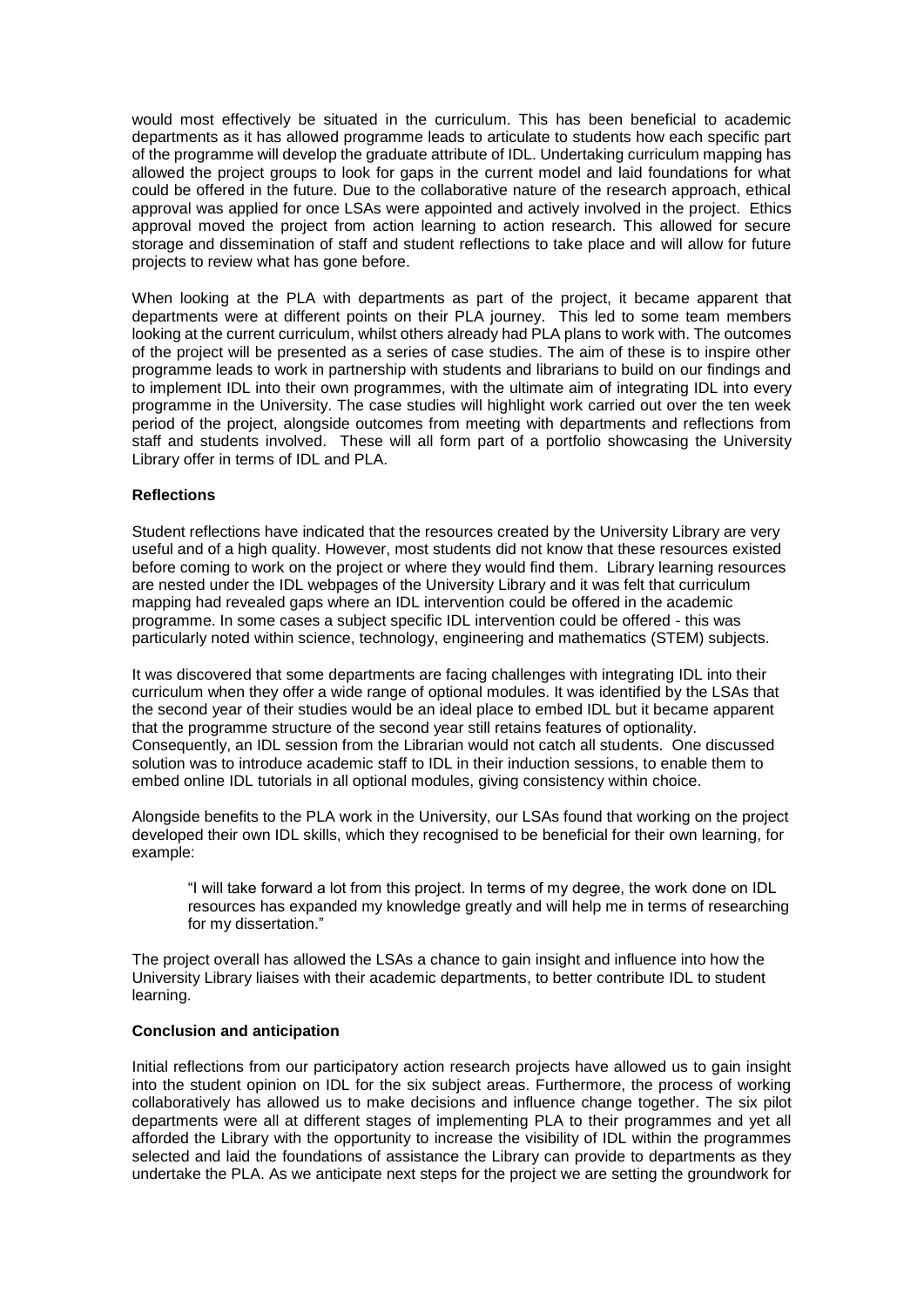a series of case studies to showcase the IDL PLA journey undertaken through the project. We will continue to work with the pilot departments. Due to the iterative nature of this work, the Library will continue to utilise the PAR cycle of plan, act and reflect, to work with departments to embed IDL in their programmes. We will also build on the reflections and information gathered to initiate further projects from the University Library and to ensure that every student experiences information and digital literacy teaching as part of their learning journey.

#### **References**

Bradbury, H. (2015). Introduction: how to situate and define action research. In. H. Bradbury (Ed.) *The SAGE handbook of action research* (3rd ed). https://doi.org/10.4135/9781473921290

Brunel University. (n.d.). About integrated programme assessment. Retrieved May 14, 2019, from: https://teachinghub.bath.ac.uk/curriculum-transformation/curriculum-transformationprocess/curriculum-transformation-phase-1/curriculum-transformation-phase-1-checks-andsign-offs/

Buchanan, H., Kavanagh Webb, K., Harris Houk, A., & Tinglestead, C. (2015). Curriculum mapping in academic libraries. *New Review of Academic Librarianship, 21*(1), 94-111. https://doi.org/10.1080/13614533.2014.1001413

Fung, D. (2017). *A connected curriculum for higher education*. Retrieved from https://www.jstor.org/stable/j.ctt1qnw8nf

Gardner Archambault, S. & Masunaga, J. (2015). Curriculum mapping as a strategic planning tool. *Journal of library administration, 55(*6), 503-519, https://doi.org/10.1080/01930826.2015.1054770

Grant, V., Little, A.V., & Horn, A. (2017). Developing a vision, strategy and offer for Information and Digital Literacy (IDL): A case study of the University of Sheffield, UK. Proceedings of the IATUL Conference: 2017 IATUL Proceedings (paper 6). Retrieved from: https://docs.lib.purdue.edu/iatul/2017/infolit/6/

Healey, M., Flint, A., & Harrington, K. [HEA] (2014). Engagement through partnership: students as partners in learning and teaching in higher education. Available at: [https://www.heacademy.ac.uk/knowledge-hub/engagement-through-partnership-students](https://www.heacademy.ac.uk/knowledge-hub/engagement-through-partnership-students-partners-learning-and-teaching-higher)[partners-learning-and-teaching-higher](https://www.heacademy.ac.uk/knowledge-hub/engagement-through-partnership-students-partners-learning-and-teaching-higher)

Heron, J. & Reason, P. (2008). Extending epistemology within a co-operative inquiry. In Reason, P., & Bradbury, H. *The SAGE handbook of action research* (2nd ed., pp. 366-380). https://doi.org/10.4135/9781848607934

Hughes, C. (2013). A case study of assessment of graduate learning outcomes at programme, course and task level*. Assessment & Evaluation in Higher education, 38*(4). https://doi.org/10.1080/02602938.2012.658020

Jessop, T., & Tomas, C. (2017). The implications of programme assessment patterns for student learning. *Assessment & Evaluation in Higher Education, 42*(6). https://doi.org/10.1080/02602938.2016.1217501

Office for Students. (2019). TEF data. Retrieved May 14, 2019, from https://www.officeforstudents.org.uk/advice-and-guidance/teaching/tef-data/

University of Bath, Centre for Learning and Teaching. (2019). Curriculum Transformation. Retrieved May 14, 2019 from https://teachinghub.bath.ac.uk/curriculum-transformation/

University of Sheffield. (2016). Learning and teaching strategy 2016-2021. Retrieved from: https://www.sheffield.ac.uk/staff/learning-teaching/our-approach/strategy2016-21